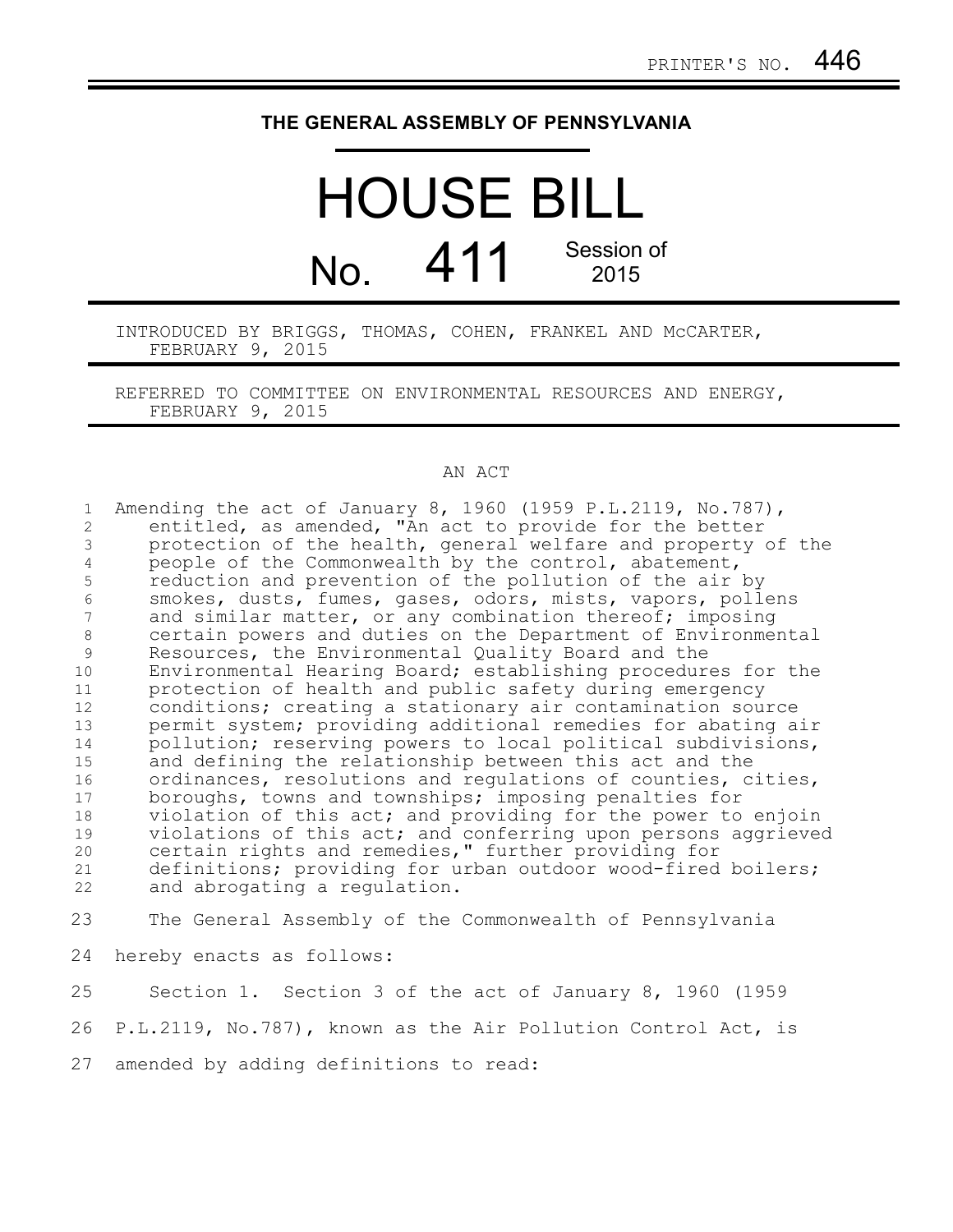| 1  | Section 3. Definitions.--The following words and phrases,        |
|----|------------------------------------------------------------------|
| 2  | when used in this act, unless the context clearly indicates      |
| 3  | otherwise, shall have the meaning ascribed to them in this       |
| 4  | section:                                                         |
| 5  | $\star$ $\star$ $\star$                                          |
| 6  | "Outdoor wood-fired boiler." As follows:                         |
| 7  | (1) A fuel-burning device that:                                  |
| 8  | (i) Is designed to burn, or is capable of burning, any of        |
| 9  | the following:                                                   |
| 10 | (A) Clean wood.                                                  |
| 11 | Wood pellets made from clean wood.<br>(B)                        |
| 12 | (C)<br>Home heating oil, natural gas or propane that:            |
| 13 | (I)<br>Complies with all applicable sulfur limits.               |
| 14 | (II) Is used as a starter or supplemental fuel for dual-         |
| 15 | fired outdoor wood-fired boilers.                                |
| 16 | (ii) Has a rated thermal output of less than 350,000 BTUs        |
| 17 | per hour.                                                        |
| 18 | (iii) The manufacturer designs or specifies for outdoor          |
| 19 | installation or installation in structures not normally intended |
| 20 | for habitation by humans or domestic animals, including          |
| 21 | structures like garages and sheds.                               |
| 22 | Heats building space or fluid, or both, through the<br>(iv)      |
| 23 | distribution, typically through pipes, of a fluid heated in the  |
| 24 | device, typically water or a mixture of water and antifreeze.    |
| 25 | The fuel-burning device may also be known as an:<br>(2)          |
| 26 | (i)<br>Outdoor wood-fired furnace.                               |
| 27 | (i)<br>Outdoor wood-burning appliance.                           |
| 28 | (iii)<br>Outdoor hydronic heater.                                |
| 29 | $\star$ $\star$ $\star$                                          |
| 30 | "Urban outdoor wood-fired boiler." An outdoor wood-fired         |

20150HB0411PN0446 - 2 -